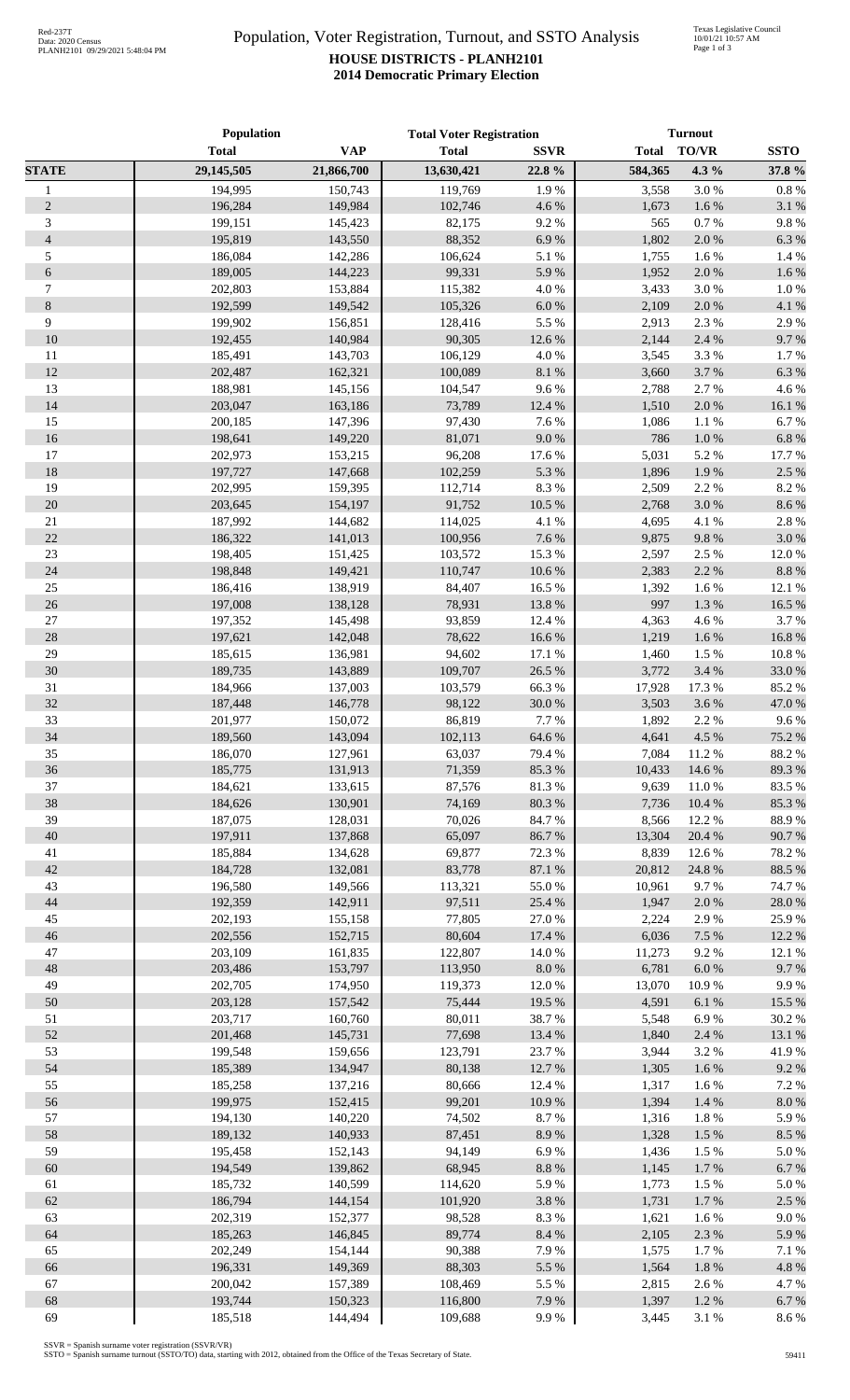## Population, Voter Registration, Turnout, and SSTO Analysis **HOUSE DISTRICTS - PLANH2101 2014 Democratic Primary Election**

|              | Population         |                    | <b>Total Voter Registration</b> |                   | <b>Turnout</b> |                    |                     |
|--------------|--------------------|--------------------|---------------------------------|-------------------|----------------|--------------------|---------------------|
|              | <b>Total</b>       | <b>VAP</b>         | <b>Total</b>                    | <b>SSVR</b>       | <b>Total</b>   | <b>TO/VR</b>       | <b>SSTO</b>         |
| <b>STATE</b> | 29,145,505         | 21,866,700         | 13,630,421                      | 22.8%             | 584,365        | 4.3%               | 37.8%               |
| 70           | 188,804            | 130,251            | 73,629                          | 6.5%              | 1,165          | 1.6%               | 6.8%                |
| 71           | 191,317            | 146,476            | 100,579                         | 14.3 %            | 1,470          | 1.5 %              | 12.7 %              |
| 72           | 186,421            | 143.348            | 99,613                          | 23.6 %            | 1,363          | 1.4%               | 28.1 %              |
| 73           | 200,375            | 156,900            | 102,191                         | 13.3 %            | 2,590          | 2.5 %              | 14.5 %              |
| 74           | 200,697            | 148,484            | 94,914                          | 67.1 %            | 14,178         | 14.9%              | 72.6%               |
| 75<br>76     | 200,418<br>201,357 | 137,283<br>150,301 | 56,120<br>85,229                | 83.8%<br>15.0%    | 3,493<br>1,527 | 6.2%<br>1.8 %      | 85.7%<br>$10.0\ \%$ |
| 77           | 203,921            | 158,812            | 110,101                         | 80.5 %            | 10,959         | 10.0%              | 80.6%               |
| 78           | 203,786            | 153,882            | 104,285                         | 52.9%             | 7,665          | 7.4 %              | 52.2 %              |
| 79           | 204,008            | 155,827            | 105,397                         | 71.0%             | 8,714          | 8.3%               | 75.2 %              |
| 80           | 192,601            | 135,888            | 94,581                          | 73.7 %            | 14,957         | 15.8 %             | 85.8%               |
| $81\,$       | 184,670            | 133,588            | 76,587                          | 38.7%             | 1,919          | 2.5 %              | 49.0%               |
| $82\,$       | 187,676            | 136,280            | 83,905                          | 25.9%             | 1,374          | 1.6 %              | 41.1 %              |
| 83           | 186,970            | 139,966            | 97,632                          | 23.0%             | 2,103          | 2.2 %              | 25.5 %              |
| 84           | 186,523            | 145,008            | 92,551                          | 27.7 %            | 2,790          | 3.0%               | 33.0%               |
| 85           | 202,964            | 154,177            | 112,368                         | 13.7%             | 2,358          | 2.1 %              | 8.8%                |
| 86           | 185,308            | 138,631            | 99,212                          | 15.1 %            | 1,006          | $1.0\ \%$          | 12.7%               |
| 87           | 187,448            | 138,418            | 89,290                          | 19.6%             | 1,072          | 1.2 %              | 16.1%               |
| 88           | 186,059            | 135,454            | 104,066                         | 30.3%             | 1,597          | 1.5 %              | 22.9%               |
| 89           | 190,581            | 138,420            | 89,795                          | 7.9%              | 1,848          | 2.1 %              | 7.7%                |
| 90           | 201,099            | 144,701            | 71,709                          | 37.5 %            | 6,478          | 9.0 %              | 40.3 %              |
| 91           | 187,551            | 141,549            | 93,467                          | 11.6 %            | 2,087          | 2.2 %              | 13.0%               |
| 92           | 192,096            | 146,866            | 65,867                          | 14.7 %            | 2,278          | 3.5%               | 12.2 %              |
| 93           | 188,296            | 132,214            | 69,384                          | 13.1 %            | 1,453          | 2.1 %              | 15.8 %              |
| 94<br>95     | 185,566<br>203,641 | 144,505<br>148,994 | 109,111<br>84,536               | 7.5 %             | 3,549          | 3.3 %              | 7.9%<br>5.7%        |
| 96           | 188,593            | 140,738            | 100,424                         | $10.8~\%$<br>8.7% | 9,118<br>3,527 | $10.8~\%$<br>3.5 % | $7.8~\%$            |
| 97           | 190,669            | 148,417            | 94,944                          | 9.0 %             | 3,768          | 4.0%               | $8.1~\%$            |
| 98           | 184,798            | 141,006            | 109,119                         | 5.4 %             | 2,137          | 2.0 %              | 6.4%                |
| 99           | 201,695            | 151,589            | 88,887                          | 14.1 %            | 3,122          | 3.5%               | 17.6 %              |
| 100          | 185,436            | 150,653            | 88,446                          | 13.7 %            | 6,435          | 7.3 %              | 10.3 %              |
| 101          | 186,636            | 133,467            | 80,931                          | 14.7%             | 3,871          | 4.8 %              | 7.6%                |
| 102          | 187,686            | 141,854            | 77,655                          | 10.1%             | 3,239          | 4.2%               | 6.7%                |
| 103          | 189,432            | 147,409            | 68,116                          | 33.8%             | 4,690          | 6.9%               | 27.0%               |
| 104          | 186,630            | 135,171            | 72,898                          | 40.4 %            | 5,809          | $8.0\ \%$          | 25.3 %              |
| 105          | 186,828            | 140,913            | 62,507                          | 21.0%             | 1,977          | 3.2 %              | 22.0%               |
| 106          | 191,093            | 136,666            | 71,356                          | 7.8 %             | 1,120          | 1.6 %              | $8.1~\%$            |
| 107          | 186,185            | 140,174            | 77,268                          | 15.3 %            | 3,266          | 4.2%               | $11.8~\%$           |
| 108          | 187,643            | 151,154            | 118,902                         | 4.5 %             | 4,990          | 4.2 %              | 5.3 %               |
| 109          | 188,181            | 136,550            | 92,466                          | 7.5 %             | 9,865          | 10.7%              | 1.9%                |
| 110          | 185,481            | 126,827            | 62,998                          | 25.0%             | 3,754          | $6.0\ \%$          | 8.6 %               |
| 111          | 185,801<br>185,204 | 137,653            | 102,952                         | 10.5 %            | 11,512         | 11.2%              | 3.1 %               |
| 112<br>113   | 185,073            | 144,361<br>137,196 | 104,717<br>84,337               | 7.3 %<br>16.5%    | 3,557<br>2,795 | 3.4 %<br>3.3 %     | 6.1%<br>9.0%        |
| 114          | 187,670            | 136,156            | 72,938                          | 28.4 %            | 3,786          | 5.2 %              | $21.1\text{ }\%$    |
| 115          | 186,289            | 146,507            | 85,928                          | 8.9%              | 2,378          | 2.8%               | 7.1 %               |
| 116          | 200,120            | 160,090            | 91,885                          | 49.1 %            | 5,185          | 5.6%               | 58.2 %              |
| 117          | 198,399            | 139,199            | 64,701                          | 60.1 %            | 2,689          | 4.2 %              | 65.6%               |
| 118          | 199,826            | 148,024            | 91,755                          | 54.4 %            | 4,190          | 4.6 %              | 64.2 %              |
| 119          | 202,657            | 150,837            | 88,343                          | 51.4%             | 5,241          | 5.9%               | 57.3 %              |
| 120          | 203,115            | 149,887            | 89,392                          | 31.4%             | 5,281          | 5.9%               | 21.9%               |
| 121          | 203,209            | 155,904            | 111,054                         | 20.5 %            | 4,356          | 3.9%               | 24.6 %              |
| 122          | 201,984            | 149,711            | 91,660                          | 21.8%             | 2,912          | 3.2%               | 30.4 %              |
| 123          | 200,095            | 160,561            | 104,086                         | 49.6%             | 6,775          | 6.5%               | 51.2%               |
| 124          | 197,852            | 146,224            | 78,634                          | 62.0%             | 3,386          | 4.3 %              | 63.6%               |
| 125          | 202,067            | 151,951            | 104,228                         | 54.1 %            | 4,836          | 4.6%               | 59.4%               |
| 126          | 194,060            | 147,183            | 103,394                         | $11.1\ \%$        | 1,188          | $1.1~\%$           | 8.4%                |
| 127          | 199,089            | 144,351            | 100,220                         | 12.3 %            | 1,306          | 1.3 %              | 10.1 %              |
| 128          | 201,183            | 148,227            | 90,199                          | 17.9%             | 1,107          | 1.2%               | 15.7%               |
| 129          | 198,661            | 154,787            | 104,767                         | 13.1 %            | 1,953          | 1.9%               | 11.6%               |
| 130          | 194,311            | 139,508            | 87,254                          | 10.8 %            | 798            | $0.9\ \%$          | 10.7%               |
| 131          | 201,256            | 144,968            | 71,907                          | 23.1 %            | 2,990          | 4.2 %              | 8.8 %               |
| 132          | 195,943            | 141,733            | 70,738                          | 14.1 %            | 758            | $1.1~\%$           | 10.4 %              |
| 133          | 196,966            | 155,045            | 99,862                          | 7.7 %             | 1,783          | $1.8\ \%$          | 5.9%                |
| 134<br>135   | 202,847<br>197,186 | 168,828<br>140,362 | 115,367<br>70,849               | 8.4 %<br>23.4 %   | 4,456<br>909   | 3.9%<br>1.3%       | $7.1~\%$<br>13.1 %  |
| 136          | 203,904            | 153,117            | 90,444                          | 13.7%             | 2,635          | 2.9%               | 13.5 %              |
| 137          | 187,800            | 140,396            | 52,561                          | 20.3 %            | 1,140          | 2.2 %              | 12.0%               |
| 138          | 201,745            | 154,239            | 95,513                          | 17.4 %            | 1,588          | 1.7%               | 11.6%               |